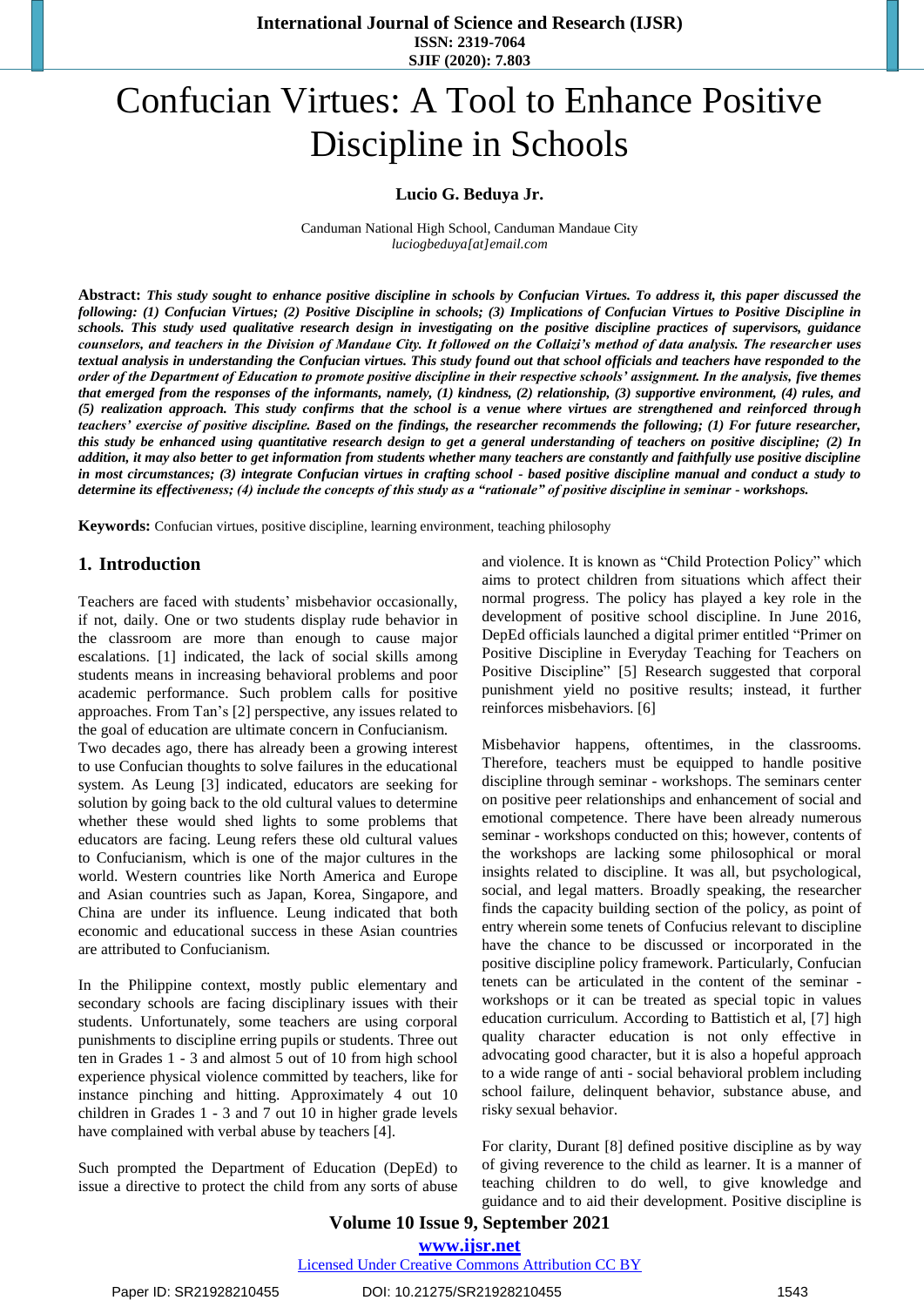teaching the children to select alternatives, to apply natural and logical consequences, to solve problems, develop and practice life skills. Positive discipline, she added, supports the child in honing self - control and building self - esteem so that they can deal with the challenges of everyday life. In other words, positive discipline is an attitude that teacher needs to possess and develop to help children becoming courteous, compassionate, respectful of the rights of others, and resourceful in finding short - term and long - term solutions to problems. (DepEd, E - Net Philippines Save the Children, 2015). It is anchored on the rudimentary principles that children are human beings endowed with rights D. O. No.40 s, 2012, [9] therefore, must be cared and respected.

While literature, often, uses the term classroom management and discipline interchangeably (Martin and Sass, 2010 as cited in Reupert and Woodcock, [10] in this study the term discipline is used to include teacher strategies that direct student behavior and learning process to achieve total human growth and development. Although, there are different forms and approaches to school, particularly classroom discipline, this study focuses on positive discipline. The following literature review features some positive discipline practices as determined by the literature, and then in particular highlights Confucian influences in association with positive discipline in school.

This study seeks to explore discipline in the notion of Confucius and how these tenets enhance current positive discipline strategies in the context of the teacher and school authorities in DepEd Division of Mandaue City. To do this, the researcher starts to discuss positive discipline in reference to the Child Protection Policy.

Briefly, school officials, and policymakers forced to issue Department Order No.40., s.2012 [9] or known as DepEd Child Protection Policy as learners are facing danger from bullying, sexual exploitations, cyberpornography, among other forms of abuses. Recent spate of bullying that has gone viral in social media, have prompted the school officials to direct teachers and school authorities to give a fresh look of the policy and comply its mandates.

The policy aims to protect the rights and dignity of the child as it prohibits the use of corporal punishments and promotes the use of positive discipline. It has three salient features: (1) zero tolerance on bullying, child abuse, and sexual exploitation; (2) emphasis on positive discipline; (3) creation of safety policies and programs in school level (DepEd. gov. ph). In their in - depth analysis on the issues of education associated with school safety policies, particularly DepEd Child Protection Policy, Ancho and Park [11] found that much must be done to improve safety policies to improve school environment, student discipline, and curriculum to reduce school violence and disruption. They suggested to conduct lectures on nonviolence and human rights as compulsory part of curriculum as strategic decision to instill values among students.

Discussion on peer relation, respect and nonviolence can be integrated in classes in values education, social studies, and physical education. Furthermore, they suggested that schools adopt a policy that build characters like respect, caring, tolerance, and responsibility for others. They highlighted the importance of setting up collective intervention programs in reducing school violence whose effects provide healthy school climate. These include the barangay units, business, parents, and other government agencies that have direct responsibility in the protection of child's welfare and development. They believe that these are vital to teachers and school authorities since it allows them to operate with peace and interpersonal relationship framework. For anti violence and safety measures to be strictly complied, Philippine government must allocate appropriate budget. Substantial funding for programs and projects leads to successful policy implementation.

Although, these are based on thorough pedagogical approaches as determined by empirical studies and theoretical frameworks, the implementation of the above principles depends on teachers' attitudes toward students and skills in handling discipline problems in the classroom or school in general. For example, Kayıkçı [12] studied the impact of the classroom management skills of the elementary school teachers on the discipline behavior of the students using survey method from 450 teacher respondents. It found out that quality student - teacher relationship, recognition of student characteristics and needs, application of teaching process and motivation, setting up class rules and application, management of undesirable behavior are effective in preventing student's disciplinary behavior. Although, Marzano and Marzano [13] argued that effective teacher - student relationship has nothing to do with teacher's personality or even the students view the teacher as a friend, but they acknowledged desirable teacher's behavior like demonstrating positive assertive behavior, personal interest in each student in the class, give appropriate learning goals, responsive to the individual needs of the students, and establishing clear expectations and consequences.

Using a case study, Rampaola Mokhele [14] interviewed Grade 8 - 12 teachers in 14 classrooms and out that teachers who established and maintained quality learner - teacher relationships have encouraged self - discipline by the youth and dignity, and involved parents, peers, and teachers in the learning process, are successful in managing behavior in the classrooms. The study highlighted discipline techniques to encourage mutual respect and dignity in the classrooms such as involving learners in establishing classroom policy, allowing students to take leadership roles, role modeling the expected behavior, and respecting learners.

Classroom discipline must be viewed as an ongoing exercise in building relationships Beaty - O'Ferrall, Green and Hanna [15] where individual differences are recognized, and respected. Application of small but tender intervention like finding time for bonding, avoiding punishments, and team building activities are just a few examples to ensure academic and behavioral success for all students.

Tapping other fields relevant to discipline is crucial to classroom management success. For example, principles in behavioral psychology enables teacher to build quality relationships with their students like empathy and redirecting

# **Volume 10 Issue 9, September 2021**

# **[www.ijsr.net](../../IJSR%20Website/www.ijsr.net)**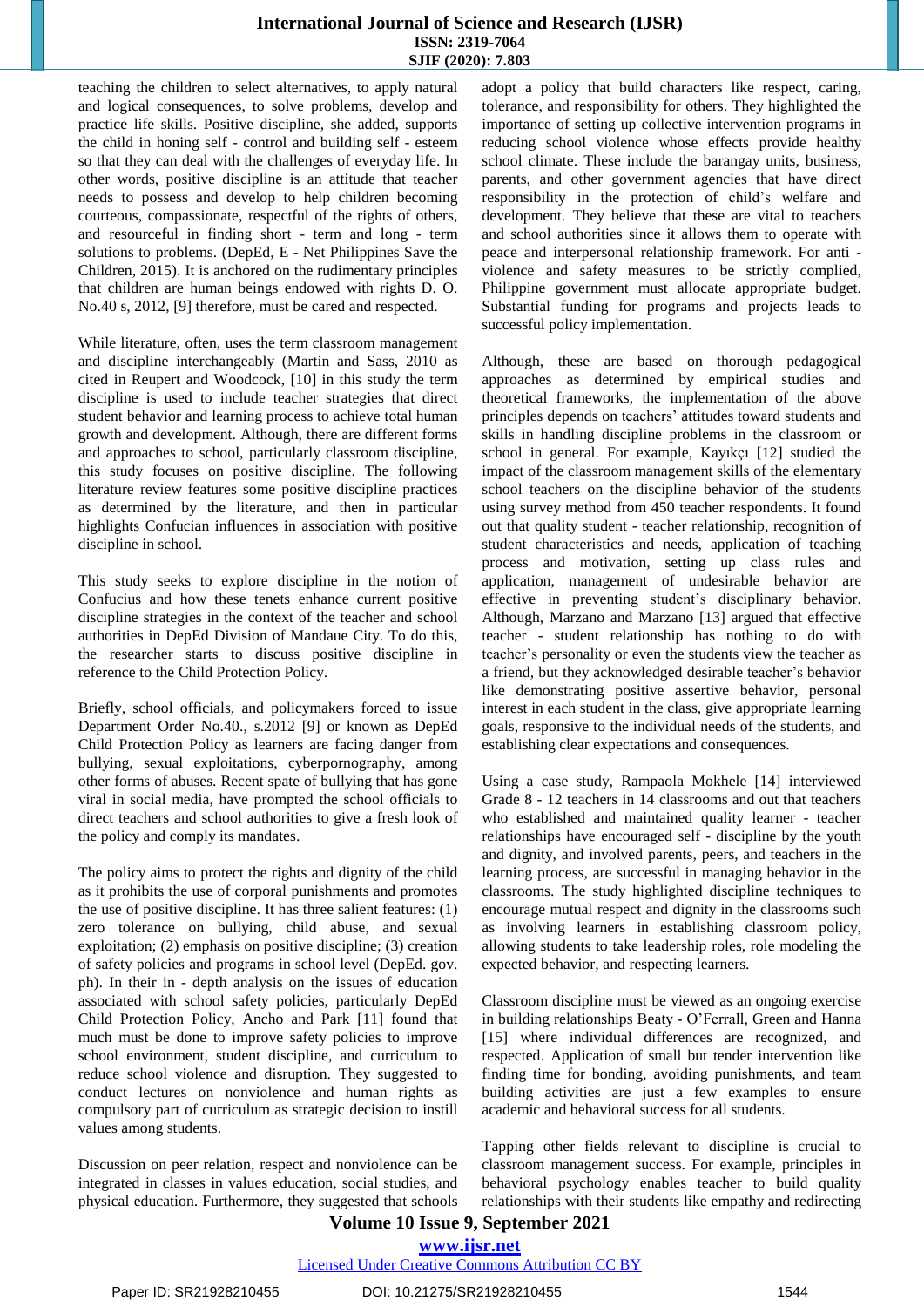negative attitudes to positivity. McDaniel (1987) listed practical and specific positive discipline techniques derived from behavioral psychology:

Teach Specific Directions. to maximize good behavior, teachers should teach students exactly what is required.

#### Look for good behavior.

Praise effectively. Verbal phrase can be a powerful tool if teachers understand the requirements of effective praise. One of these requirements is that the teacher gives descriptive details. "You are doing a good job on your drawing."

Model Good Behavior. The teacher should demonstrate how things ought to be done.

Teach kids to reinforce one another. Effective teachers teach students to praise one another. If you are an effective reinforcer, you are also a good model of how people might interact with one another in a positive way (cited in Greenlee, A. R., & Ogletree, E. J., 1993) [16]

Moreover, application of affective discipline technique builds quality student - teacher relationships. Emmer and Stough [17], argued that teaching is full of emotion. Negative emotions associated with teaching forces teachers to employ coercive discipline. Feedbacking approaches to control student - interactions is a solution to reduce discipline problems and minimizing the chance of emotional outburst on the part of the teachers. Navigating to various emotional cues resulting to mutual understanding, care and respect between teacher and students. Sutton, Mudrey - Camino, and Knight [18] examined teachers' emotional modification in terms of intensity and duration as expressed in the classroom and they found out that teachers practice emotion regulation because it makes them feel effective in handling discipline and relationships with their students. In addition, it gives teachers confidence in communicating their positive emotions resulting to lessening the impact of negative emotions.

While quality student - teacher relationship is the keystone for all aspects of classroom discipline [13], rules and regulations need equal attention as well. According to Kayıkçı, 12] when rules are set up without consulting the students and when students do not find their values, they hardly observe these rules. Rules which are hard to implement are the easiest to be violated. Smith and Laslet (1993 as cited in Kayıkçı 2009), stressed the importance of the rules in controlling desirable behavior because they "define" and "confines" the rules in the classroom. They "formalize the expectations regarding what students can and cannot do in the classroom". Hence, such indicate consistency, fairness, and real obedience in imparting discipline.

When it comes to efficacy, Walker and Shea, 1998 as cited in suggested in Reupert and Woodcock, [10] it is important for teachers to have an array of strategies when dealing with student's behavior because there is no single strategy is effective with all children and in all situations. When using various positive discipline technique, it must be in the context on the natural growth and development of the learner. Such is a way of exhibiting respect to needs and in the process respectful to the rights and dignity of the learner. Undeniably, the lack of teacher's ability to handle discipline affects learners' learning process and behaviors. Lewis [19] examined the students' perception on the role of discipline in the classroom in fostering responsibility to protect their learning and safety rights using descriptive survey method on 21 elementary and 21 secondary schools. It found out that teachers pacify misbehavior using punitive discipline. Teachers failed to use productive techniques like discussions, rewards for displaying good behavior and participation in decision - making process. Results indicated that the lack of skills in handling discipline hinders students' ability to be responsible in their behavior and divert themselves from their academic tasks. Allen [20] examined the relationship between classroom discipline, bullying, and teachers from body of literature. The study revealed multiple factors that contrive an environment conducive to anti social behaviors such as severe discipline, lower - quality instruction, disorganized classroom, and student social interrelations that are marred with anti - social behaviors.

As far as DepEd is concerned, full compliance on the positive discipline under the Child Protection Policy remains a work on progress as respective offices having dealt with its own child protection initiative and programs. DepEd central office has just been limited to crafting and producing a primer to positive discipline. As a primer, it simply means available for enhancements in terms of theoretical framework, contents, and approaches. Hence, this study toughens its claim especially when regional offices like DepEd region VII is still in the process of crafting the Manual for Student Discipline and even so the in Division, District, and School levels. Therefore, as DepEd child protection program still a work in progress and the application of positive discipline, this study can catch up in crafting policies in terms by providing another moral and philosophical framework and content on positive discipline that may be fitting in respective school context. As this study argues, Confucius notion of discipline can enhance existing positive discipline policy and practices in both elementary and secondary schools.

A body of literature having dealt with Confucius' notion of discipline in the classroom. In the analysis of teachers' definitions of guidance and discipline in Hong Kong secondary schools, Hue [21] found out the influence of Confucianism on teacher's construct of guidance and discipline and thus indicating that teachers are using the principles of benevolence (*ren)* and ritual propriety (*li)* in schools. Teachers motivated students to use the innate goodness of their heart and mind and develop themselves as perfect gentlemen and ladies, with reference to the social norms like of *Ren* and *Li.* In addition, the study confirmed the importance of school as a venue to reinforce cultural beliefs and practices, and therefore gave cultural reference to learner's social interactions as both benevolence and ritual propriety are stressed in Hong Kong schools. The study recommended to conduct further studies about the influence of Confucianism on school practice of discipline and guidance since they have been partially uncovered.

#### **Volume 10 Issue 9, September 2021 [www.ijsr.net](../../IJSR%20Website/www.ijsr.net)**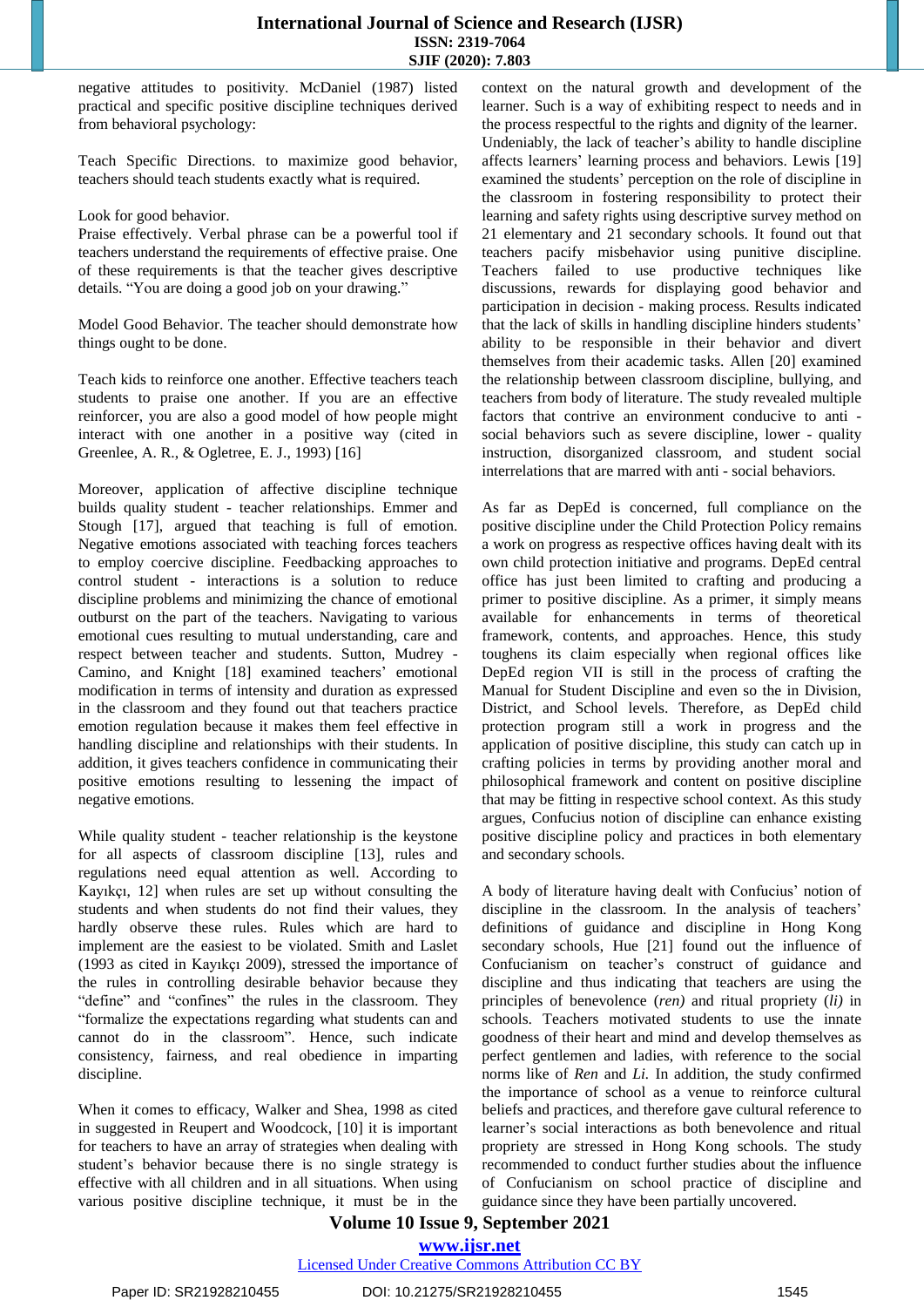In comparative study of students' perception on teacher's classroom discipline in Australia, China and Israel, Lewis, Romi, Xing, Qui, Katz [22] found out that in overall Chinese teachers appear less coercive and punitive than those in Israel and Australia, and more inclusive and supportive of student's voices indicating that Chinese teachers use constructive strategies in dealing with students' behavior. The study examined data from 748 teachers and 5521 students to identify the extent of which teachers' disciplinary are related to several variables such as student's age and sex, teacher sex, and compares the views of students in different national settings. Cultural factor is the reason behind that Chinese teacher are perceived as caring and supportive to students. In China, Chinese teachers are given with high value because students obey teachers' instruction out of respect. Chinese students are more respectful than their Australian counterparts indicating less classroom discipline problem.

Tan [2] traced the pattern of Confucian influence in the teaching - learning process and she found out that there has been an obvious pattern of Confucian influence in teaching approaches in East Asia. Though her focused on how Confucian thoughts produce creative and critical thinkers, she considered the traditional Confucian principles and practices of education. She stressed the importance of *ren (*humanity) through *li (*normative behaviors) to enable the learners to actualize and expand *dao (*Way). To achieve this, students must constantly practice what they have learned through self - cultivation and social interactions. As Slingerland [23] argued the practice and the cultivation of normative behaviors are feasible due to Confucianism's built - in mechanism that allows normative behaviors to flourish. Confucianism puts great weight on sophisticated set of technologies on structuring the environment like the social role, dress, ambient color, and sound to produce right human dispositions and behavior. Even unpolished behaviors turn into a refined and robust act through self - cultivation techniques to produce ethical desirable behaviors across wide range of situations**.** In his analysis on the implication of early Confucian thoughts to contemporary moral psychology, Kim [24] noted that Confucianism is looking to find ways of manipulating social environment in ways thrust agents toward proper patterns of thoughts and behaviors.

In summary, this study aims to explore the Confucian discipline to enhance positive discipline in school. The literature review found that classroom discipline and classroom management are used interchangeably [10] nevertheless this study prefer the former to serve its purpose. Moreover, the literature found out that DepEd child protection and safety policies remain a work in progress thus indicating further enhancement and budget allocation to generate favorable results [11]. Although, DepEd Central Office has provided teachers with the guide in complying positive discipline in the classroom, success depends on teachers' attitudes toward students and skills in handling discipline. Teachers having positive attitude toward their students such as building quality student - teacher relationship resolves classroom disruption.

However, Confucian tenets may provide profound meaning on quality student - teacher relationship. Confucianism may help teachers to create a climate of positivity in the classroom and in the school in general and eventually establish and environment conducive to practice desirable ethical behaviors. Such as an important feat in creating school environment conducive to learning and moral development.

# **2. Objectives of the Study**

This study explores the Confucian normative principles enhancing positive discipline as practiced by teachers and school authorities in the Division of Mandaue City. Specifically, the study answers the following questions: (1) What is Confucian normative principles in terms of benevolence (ren), ritual (li), harmony (he); and, realize (zhi) ? (2) What are the current positive discipline practices among the supervisors, guidance counselors, and teachers in the Division of Mandaue City? (3) How Confucian virtues enhance positive discipline practices in the Division of Mandaue City?

# **3. Methodology**

This study is descriptive research. It uses the simple qualitative design that probes on the positive discipline practices of the supervisors, guidance counselors, and teachers in the Division of Mandaue City. It followed Colaizzi's (1978) method of data analysis. The first step included the extraction of significant statements from the transcript's then formulated meanings were constructed. These formulated meanings are grouped into cluster themes then into emergent themes. The results are then combined to come up with a description of the positive discipline practices [25]

There are twelve informants involved in this study; three supervisors, two guidance counselors, and seven teachers which represented different schools. A written permit secured by the researcher with the approval of the Schools Division Superintendent to allow the researcher to conduct the study. The researcher reassured the confidentiality. The researcher personally interviewed and gave 20 - 30 minutes to answer. As soon as the respondents finished answering the interview, the researcher proceeded to encoding the transcript, coding, and analyzing the data.

The researcher used primarily the commentary of Confucian scholars in presenting Confucius' key normative principles. The research collected and analyzed the data through textual analysis and drew implications on the actual school situations. Findings, discussions, and recommendations are based on the collected data.

# **4. Findings and Discussions**

The positive discipline practices among supervisors, guidance counselors, and teachers are the response to the Child Protection Policy of DepEd to ensure that the child is protected from bullying, sexual exploitations, corporal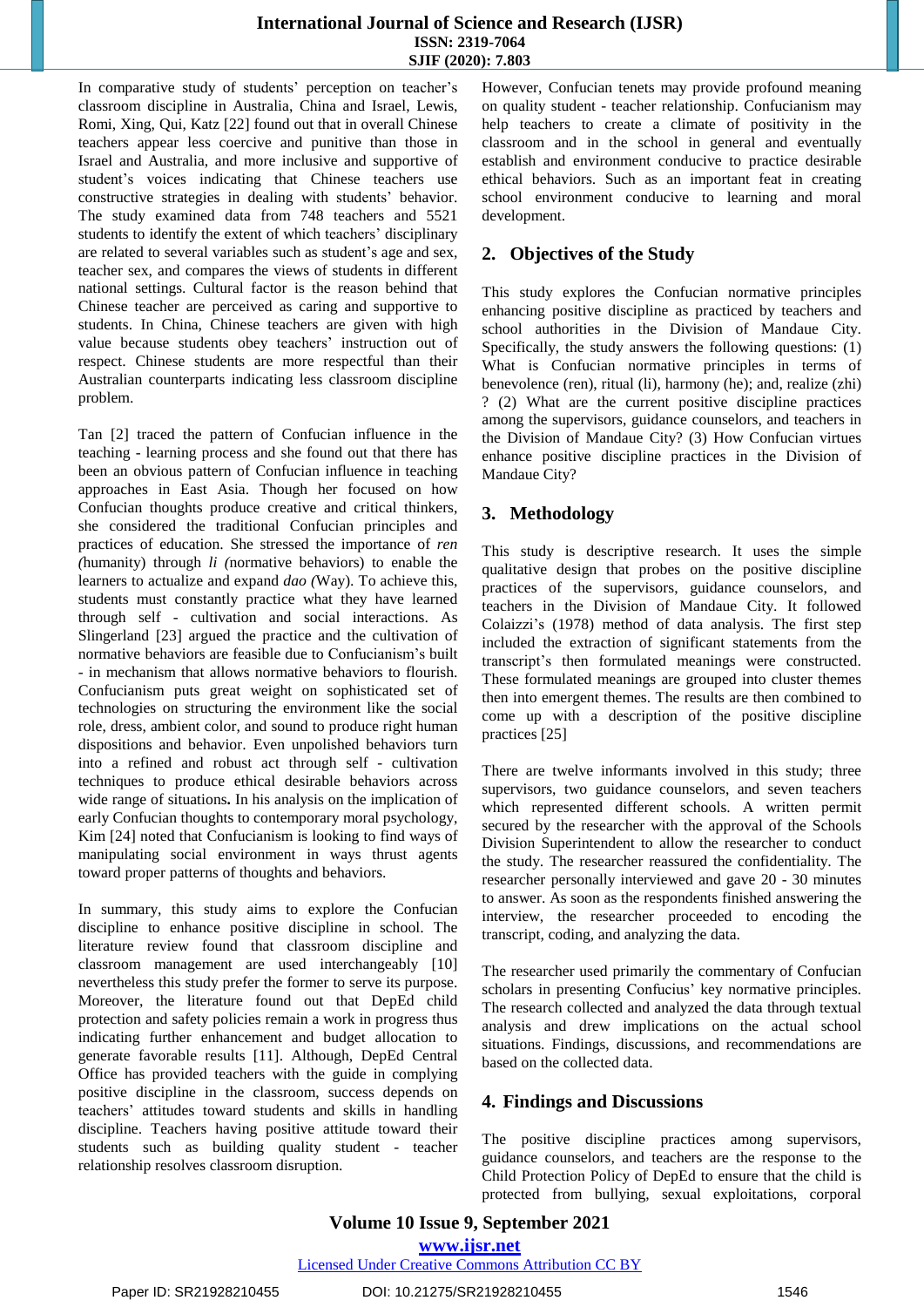punishments and any form of abuse and violence. This engagement is a realization of the strength of positive reinforcement and the child as human being endowed with rights and dignity.

This practice is perceived as the manifestation of human goodness in classroom or school setting. Students are coming from different socio - economic backgrounds; and thus, their personality, behaviors, and attitude are diverse. Therefore, this condition is seen by the informants and they felt that students need to be understood, respected, and valued. It takes a kind - heart to do this.

In order to gain the trust of the students, teachers must establish quality relationship. That is something that one of the informants emphasized because out of it comes the respect to authority. Students grow and developed when supportive environment is present. When teachers teach virtues and give students the right time and avenue to practice these virtues, like for instance giving the student a second chance to become better students then feel that teachers are there to support them rather than being judgmental.

The importance of the rules cannot be underestimated because it is an essential element establishing discipline among students. However, teacher need to be consistent on his/her implementation and being a role model is crucial to this implementation. Students follow what teachers do rather than what they say.

Helping students to come to realize of their actions is helpful in the sense that it helps them more responsible and accountable of their actions. Instead of teachers who are the ones look for solutions, students themselves are the ones to look for answers to their behavioral problems. One informant finds it a better way of making the student realize is by letting the student see one's family economic condition. The Confucian virtues have impact on the way teachers handle disciplinary issues in schools, especially when these virtues imply learning environment, diversity of learners, and teaching philosophy.

# **Learning Environment**

Teachers are expected to create a learning environment that students find safe and secure, promote fairness, respect and care to encourage learning. The educators in the Division of Mandaue City have practiced positive discipline to usher students in getting the quality learning. Indeed, in this study, the supervisors, guidance counselor, and teachers have showed "kindness" to students in dealing with misbehaviors and infraction of rules and policies in schools. While the informants exemplify their kindness in terms of putting value to students, respecting their rights and privileges, being - non confrontational, non - violent, etc., however, these expressions of kindness are constantly challenged almost in daily basis with the kind of current public school set up. In terms of class size, teachers battled with more than 50 students who are coming from different facets of life. On top of that, the physical environment adds extra challenge to the

teachers, like cramp classrooms, noise pollution from neighboring classes, lack of ventilation, tons of paper works, extra - curricular activities and non - teaching ancillary tasks, and personal struggle are taking a heavy toll on teachers' emotional lives.

Talking about positive discipline is easier said than done, therefore, it needs a solid ground, a belief which teacher can help sustain the practice of positive discipline. The Confucian normative behavior of benevolence (ren) bridges the gap between the teachers construct and practice of positive discipline. Taking the concept of ren, teachers will be drawn to the intentionality of the act [kindness] they exhibit to students. To be kind is man's nature. This indicates that kindness is innate to human beings [26]

Therefore, no matter what sort of circumstances that teachers experience in the classroom, he must be kind to students. It is easier to project care, understanding, respect to students but deep in the heart and mind rest are the anger and frustrations towards erring students. But to be genuine takes internal stable groundings, which can only be done if the teacher is conscious of that benevolence as his/her nature.

Another challenges in fostering learning environment conducive to learning is empowering students to achieve quality outcomes by assuming responsibility of their actions. Positive discipline as "supportive environment" enables students to become responsible individuals. However, being in a supportive environment, entails love. Once again, it needs the virtue of benevolence (ren) to make it sustainable. Take for example, the teacher's practice of making students' mistakes as learning opportunities can be challenged in terms of duration. How many times will the teacher allows his students to commit mistakes before the students learn from those mistakes? In such manner, ren is regarded as a way to promote the growth of the students and helping them to learn [21].

When students are given the chance to take part in the decision this does not mean that teachers just simply let the students look for their own ways and means to solve behavioral problems without considering others' opinion. Through ren, teachers lead students to realization that whatever decision they make the entire class will also benefitted from it.

Teachers find it easy to recognize or acknowledge students who are exhibiting good behavior. Nonetheless, it takes a lot of effort for teachers to understand and appreciate the goodness of each individual student. No matter how unbecoming the behavior of students may seem, if following the notion of ren, teacher sees underneath of it the fundamental goodness of the human person. It is just a matter of going extra mile in knowing and caring the individual students in the class. Indeed, this requires benevolence on the part of the teacher.

Just by simply reminding students on some important virtues is lacking substance. Teacher must model himself or herself of the virtues for students to follow. The teacher must be the first foundation of morality that stands in the classroom. For

# **Volume 10 Issue 9, September 2021**

**[www.ijsr.net](../../IJSR%20Website/www.ijsr.net)**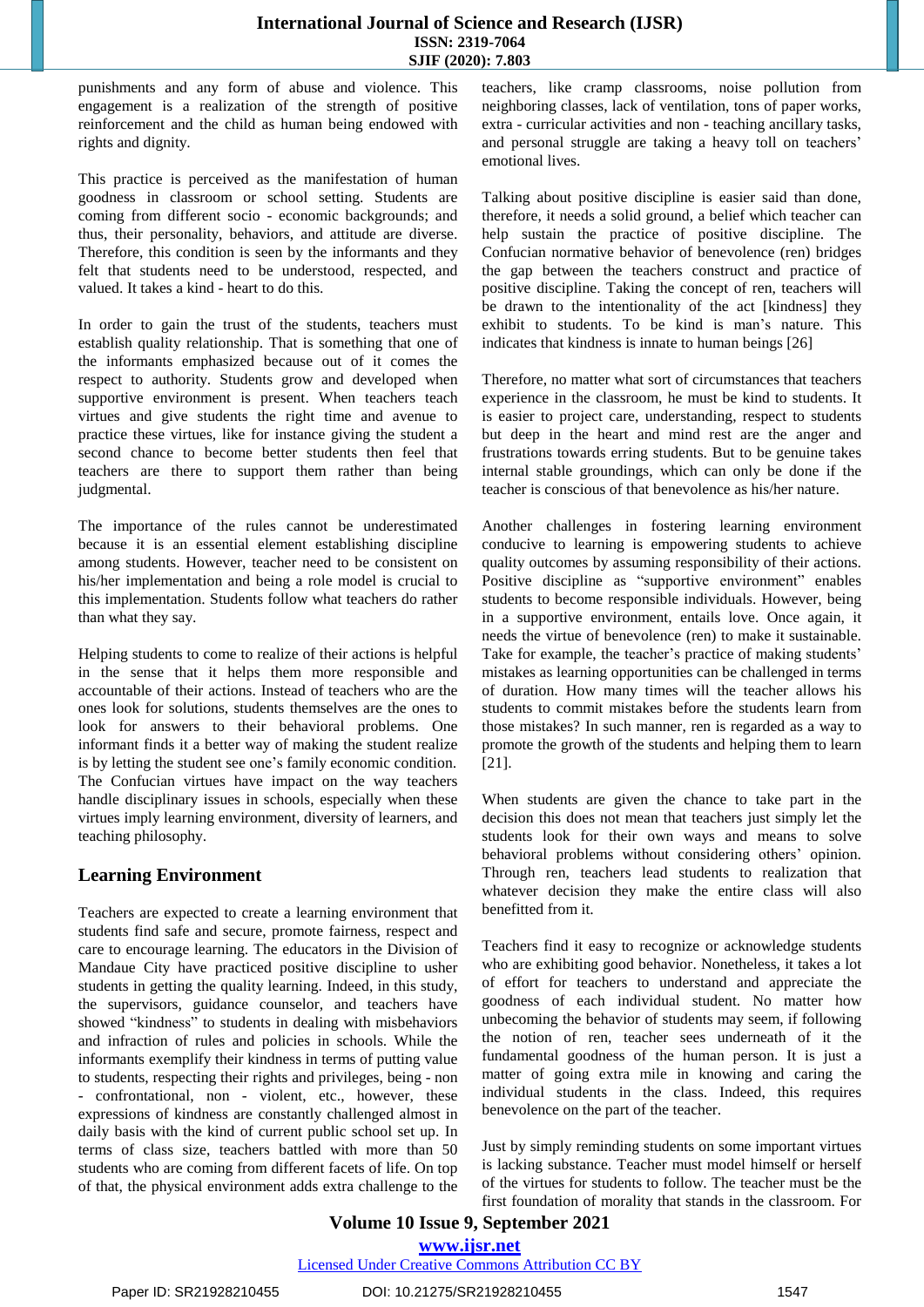Confucius, that goodness of man must externally manifest in his actions, no other than the li – the ritualized norms. In the classroom settings, these are the values that students that need to recite and practice across class activities and in a daily basis.

Classroom management is another crucial element to learning environment. Many things are happening inside the classroom. Some of them are class related but a lot of times teachers are too concerned with how to keep things in order for students to listen the discussion and participate in collaborative activities. As an example, nowadays, students are more distracted due to the availability of cell phones and internet. Some of them are browsing in social media, others are listening to their headset. If topic do not get the interest of the students, they don't pay attention to it. Chances are they take many excuses of going in and out of the classroom like going to the toilet, or going to the canteen to buy some snacks. Some of the public - school teachers, especially working in an urban area are lenient to students' excuses due to child - friendly policy which students are taking advantage of. Although, teachers must exercise certain degree of discipline.

In this study, most of the informants emphasize on the importance of establishing "rules" and regulations to guarantee order in the classroom. Teachers impose discipline by teaching students to obey rules. One of the informants said that she needs to implement rules to address chaos brought by large class size. To demand obedience from students, teachers must set themselves as epitome of virtues. Students must see teachers practiced what they preached as their actions must reflect on their day - to - day class engagements. However, rules if not ritualized, lacks consistency. A lot of students commit infractions because these are not consistently implemented. Besides, if students are not entangled to the rules, they find it less valuable.

The normative principle li (rules of propriety) provides framework that fosters virtue among students. It is the external manifestations of ren, the goodness of man. In the school settings, the rules of propriety can take several forms like respect to authority, respect fellow classmates, cleanliness, time - management, empathy, diligence, trustworthy, and among other values. As a rule, students must do, speak, and look that is not contrary to propriety.

While Confucianism stresses the key point of li in the family, in school settings, it is in the teachers and other school authorities. If teachers can follow li, the school will be in the state of harmony. From a loving example of a teacher, a whole school will be loving; from their courtesies, the whole school becomes courteous.

Li sets the order, not only to ordinary students, but also to the teachers and school authorities. The realization of harmony needs the participation or contribution from both students and teachers under li.

It is a fact that no matter how teachers demonstrate certain virtues, students can still commit infractions of the rules. Hence, things such as violations are need to be discussed during student - teacher conference. In this study, the informant use "realization approach" to help students come to terms with their misbehavior. In this approach the informant uses some principles in guidance counselling and another life's situation to let students arrive at realization.

Zhi, however, leads students to practice behavior associated with wisdom, knowledge, intelligence, knowing and understanding. The realization of student on his/her misbehavior and the values necessary for change is insufficient for its efficient performance. In school setting, what students learn about rules is useless unless these are put into action. For Confucius, one does not know the conditions of life cannot be called an exemplary person. One does not know behavioral propriety is unable to fit in or situated. One does not know words cannot know people. This indicates, therefore, that teachers must provide students with opportunities to practice what they have known into different circumstances. If students know courtesy, they know how to respond to others appropriately [27].

#### **Diversity of Learners**

Another implication is the diversity of learners. Not all students possess the same traits, cognitive abilities, neither shares the same socio - economic conditions. There is a need to harmonize such diversity among the students. While having good student - teacher "relationship' in important to curb disciplinary issues, it needs to have solid grasp of what relationship with students just as one of the informants believes.

For Confucius, to harmonize is to observe ritual (li) of propriety. Such virtue provides teachers value with a basic attitude toward the society problems facing them, an attitude of determination that both teachers and students must resolve conflicts by harmonization. This indicates that both teachers and students must be willing to engage in negotiation, more willing to compromise, and less willing to resort to confrontation and conquest in the face of socially interactional conflicts. However, student can hardly do some sort of negotiation since they are not morally matured enough to see things in a bigger picture. It is the teacher must be the first willing to compromise if not swallow the pride. Take for example on the problem of absenteeism, where students take a long absence and suddenly show up in a week or two before the periodic assessment. Much a teacher would like to fail the student in the grading period, but he/she cannot do unless all the means are already exhausted such as home visitation, parent - teacher conference, and meeting with the guidance counselor. But such problem must be resolved in the level of subject teacher or adviser before raising the problem to the next higher level, say guidance counselor and principal. Due to child - friendly policy and the Education For All (EFA)

All policy of the government, every teacher needs to compromise just to let the students continue their studies. By being willing to resort into compromise, the teacher will have the chance to figure out the reasons for students' behavior. Consequently, the more that the teacher will see the brighter side of the student rather than on undesirable behavior. When student sees the way the teacher cares for

# **Volume 10 Issue 9, September 2021 [www.ijsr.net](../../IJSR%20Website/www.ijsr.net)**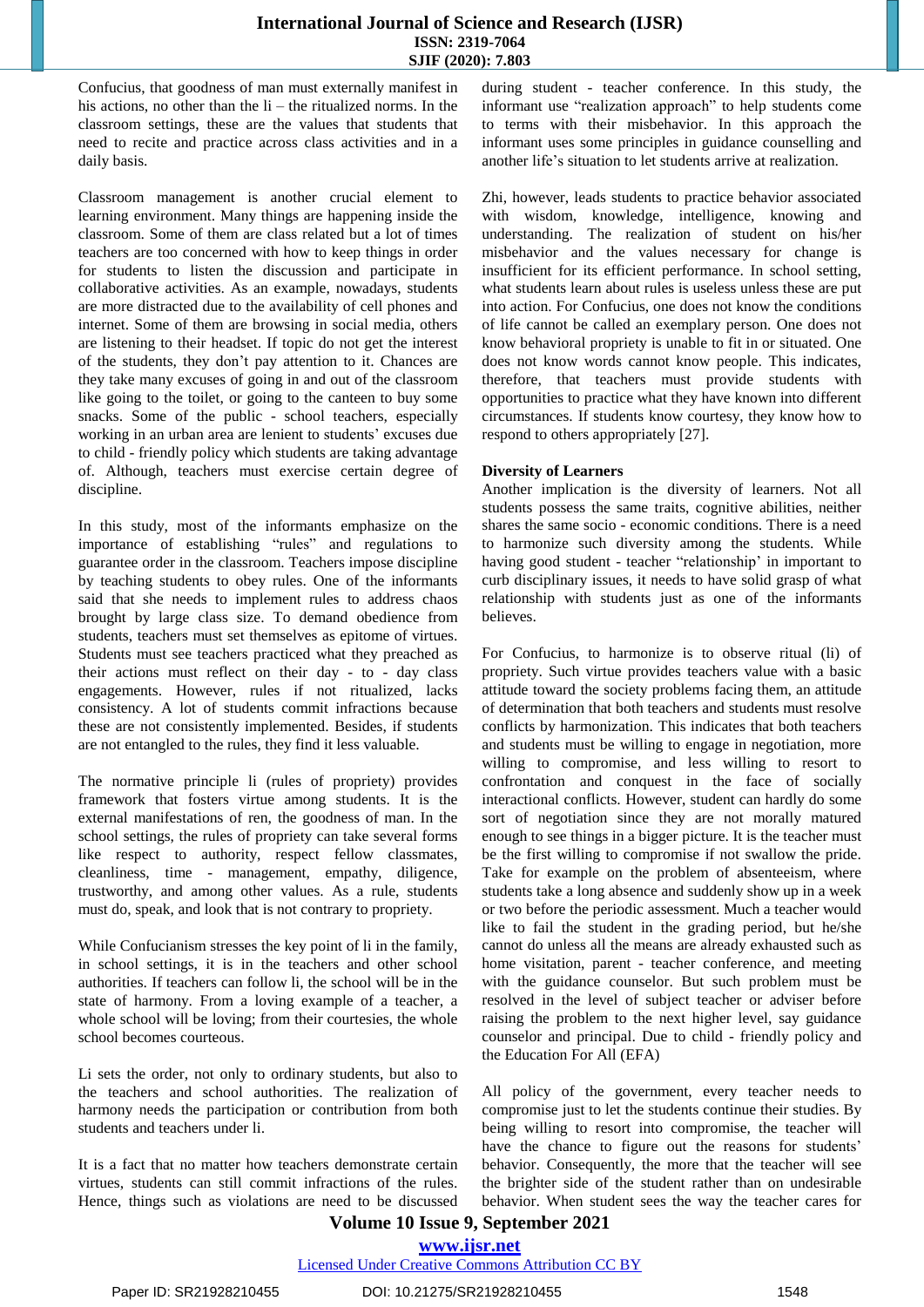him/her, then the student gradually changes the behavior. For Confucian social interaction, this is called reciprocity [27]

#### **Teaching Philosophy**

The Confucian virtues invite the teacher to rethink its teaching philosophy from putting more emphasis on academic performance to virtue - laden approach. As corporate approach gaining foothold in the public basic education system, teachers are now paying much attention on students' quantitative performance like academic performance. In addition, the dramatic increase of students' population in public school have forced teachers to give less emphasis on the attitudes and behaviors of the students.

Students are not commodities that teachers need to grind in order to produce highly competitive individuals but lacks certain quality. Confucian bridges this gap because it is laden with normative behaviors that enable students to become more motivated to enrich learnings. The value of self cultivation and *zhi* realization may help students to view discipline as reflection of his daily struggle to becoming a good person.

In Confucian model, parents are obliged to demonstrate kindness by taking good care of their children while children are expected to satisfy filial duties by working hard to pursue the goals that are highly valued by the society. Children in a Confucian society are generally educated to have the discipline to cultivate themselves to be morally upright by following the rules of li (proper conduct) and working hard to strive for socially approved goals.

Teaching benevolence as a way of forming students is not that far from possibility as this has been practiced in other Asian countries. As for love or being kind is to participate in human activities and make society become harmonious. The Confucian tradition holds that everyone has a moral duty and obligation to others and human society.

# **5. Recommendations**

Based on the findings, the researcher recommends the following: (1) This study be enhanced by the future researchers using quantitative research design to get a general understanding of teachers on positive discipline; (2) In addition, it may also better to get information from students whether many teachers are constantly and faithfully use positive discipline in most circumstances; (3) Integrate Confucian virtues in crafting school - based positive discipline manual and conduct a study to determine its effectiveness. (4) Include the concepts of this study as a "rationale" of positive discipline in seminar - workshops.

# **References**

[1] Bernardino, H. P., Ana, V. M. S., Feliciano, A. C., & Averion, R. F. (2018). CONCEPTIONS OF STUDENTS AT RISK ON BEHAVIOR MODIFICATION PROGRAM CREATE: A STORY OF ONE PUBLIC SCHOOL IN THE PHILIPPINES.

PEOPLE: International Journal of Social Sciences, 3 (3).

- [2] Tan, C (2017). Confucianism and Education. Curriculum and Pedagogy, Educational Theories and Philosophies
- [3] Leung, F. (1998). The Implications of Confucianism for Education Today. *Journal of Thought, 33* (2), 25 - 36.
- [4] PWU, CWC UNICEF for Plan Philippines in 2009. A Systematic Literature Review of the Drivers of Violence Affecting Children: the Philippines
- [5] Luiselli, J. K., Putnam, R. F., Handler, M. W., & Feinberg, A. B. (2005). Whole-school positive behaviour support: effects on student discipline problems and academic performance. *Educational Psychology*, *25* (2 - 3), 183 - 198
- [6] Battistich, V., Schaps, E., Watson, M., Solomon, D., & Lewis, C. (2000). Effects of the Child Development Project on students' drug use and other problem behaviors. *Journal of Primary Prevention*, *21* (1), 75 - 99.
- [7] Durrant, J. E. (2007). *Positive Discipline: What it is and how to do it*. Bangkok, Thailand: Save the Children Sweden Southeast Asia and the Pacific.
- [8] DepEd, E NET Philippines Save the Children Retrieved from https: //resourcecentre. savethechildren. net/sites/default/files/documents/4802. pdf
- [9] DepEd Child Protection Policy. http: //www.deped. gov. ph/wp - content/uploads/2012/05/DO\_s2012\_40. pdf
- [10] Reupert, A., & Woodcock, S. (2010). Success and near misses: Pre - service teachers' use, confidence and success in various classroom management strategies. *Teaching and Teacher Education*, *26* (6), 1261 - 1268. Scaggs, S. J. A. (2011). *The effect of school discipline on students' social bonds* (Doctoral dissertation, University of Missouri - - Kansas City).
- [11] Ancho, I. V., & Park, S. (2014). Bullying and school violence: An investigation of school safety policies. International Information Institute (Tokyo). Information, 17 (7), 3051 - 3056.
- [12] Kayıkçı, K. (2009). The effect of classroom management skills of elementary school teachers on undesirable discipline behaviour of students. *Procedia - social and behavioral sciences*, *1* (1), 1215 - 1225.
- [13] Marzano, R. J., & Marzano, J. S. (2003). The key to classroom management.
- [14] Rampaola Mokhele, P. (2006). The teacher–learner relationship in the management of discipline in public high schools. *Africa education review*, *3* (1 - 2), 148 - 159.
- [15] Beaty O'Ferrall, M. E., Green, A., & Hanna, F. (2010). Classroom management strategies for difficult students: Promoting change through relationships. *Middle School Journal*, *41* (4), 4 - 11
- [16] Greenlee, A. R., & Ogletree, E. J. (1993). Teachers' Attitudes toward Student Discipline Problems and Classroom Management Strategies. Retrieved from https: //files. eric. ed. gov/fulltext/ED364330. pdf
- [17] Emmer, E. T., & Stough, L. M. (2001). Classroom management: A critical part of educational psychology,

**[www.ijsr.net](../../IJSR%20Website/www.ijsr.net)**